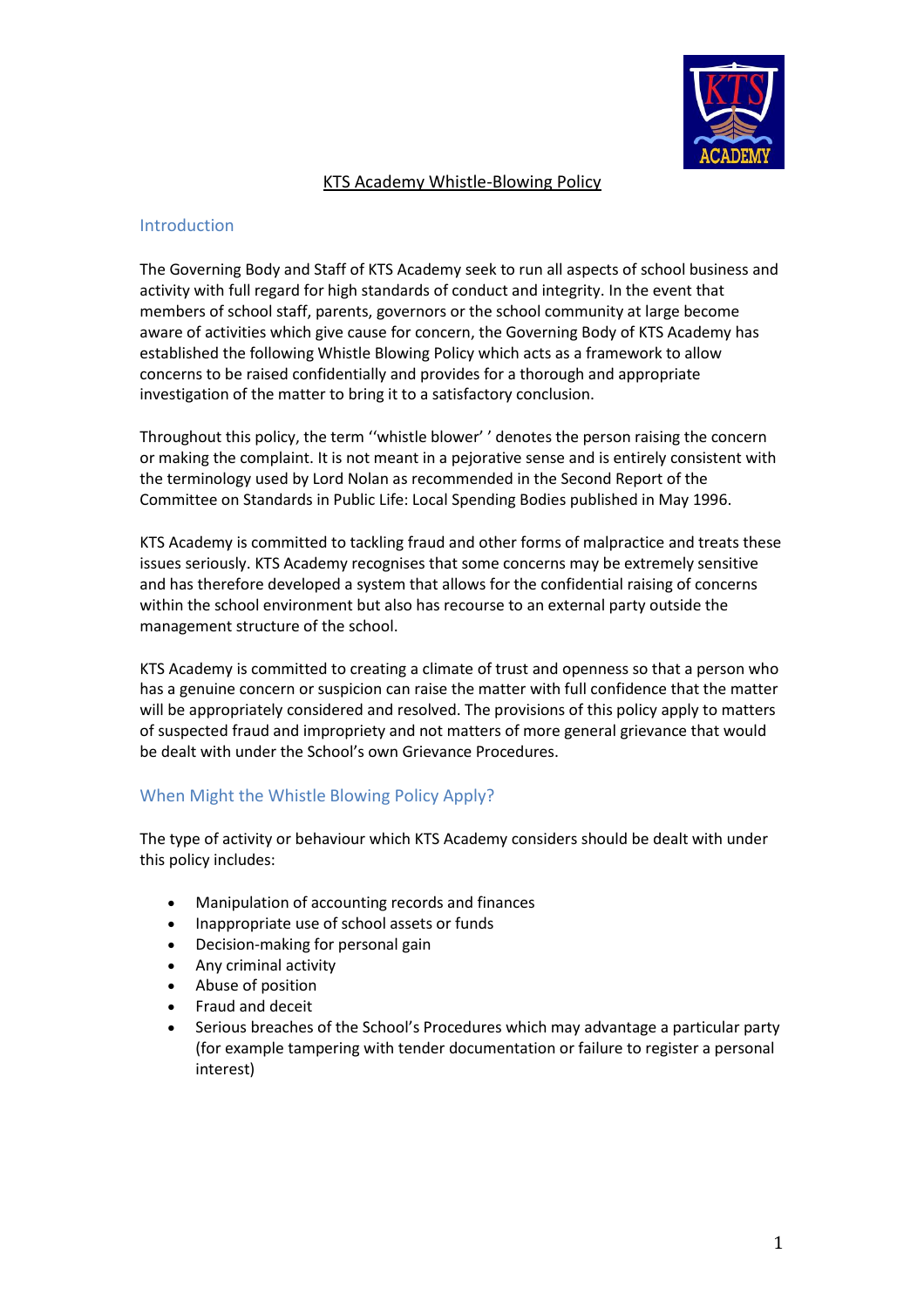

# What Action Should the 'Whistle Blower' Take?

KTS Academy encourages the 'whistle blower' to raise the matter internally in the first instance to allow those school staff and governors in positions of responsibility and authority the opportunity to right the wrong and give an explanation for the behaviour or activity. KTS Academy has designated a number of individuals to specifically deal with such matters and the 'whistle blower' is invited to decide which of those individuals would be the most appropriate person to deal with the matter.

Mr Kevin Thompson, Head

Mr Ian Bowman, Chair of Governors

Contact can be made through the school telephone number: 01287677265

The 'whistle blower' may prefer to raise the matter in person, by telephone or in writing to one of the above named individuals. All matters will be treated in strict confidence and anonymity will be respected wherever possible.

## How Will the Matter be Progressed?

The individual(s) in receipt of the information or allegation, the Investigating Officer(s), will carry out a preliminary investigation. This will seek to establish the facts of the matter and assess whether the concern has foundation and can be resolved internally. The initial assessment may identify the need to involve third parties to provide further information, advice or assistance, for example involvement of other members of school staff, legal or personnel advisors, the police, Redcar & Cleveland Authority or the DFE.

Records will be kept of work undertaken and actions taken throughout the investigation. The Investigating Officer(s), possibly in conjunction with the Governing Body, will consider how best to report the findings and what corrective action needs to be taken. This may include some form of disciplinary action or third party referral such as the police. The 'whistle blower' will be informed of the results of the investigation and the action taken to address the matter. The matter will be reported to the Governing Body, and the local authority depending on the nature of the concern or allegation and whether or not it has been substantiated.

If the 'whistle blower' is dissatisfied with the conduct of the investigation or resolution of the matter or has genuine concerns that the matter has not been handled appropriately, the concerns should be raised with the Investigating Officer(s), the Governing Body and, or directed to Redcar & Cleveland Local Authority.

## Respecting confidentiality

Wherever possible KTS Academy seeks to respect the confidentiality and anonymity of the 'whistle blower' and will as far as possible protect him or her from reprisals. KTS Academy will not tolerate any attempt to victimise the 'whistle blower' or attempts to prevent